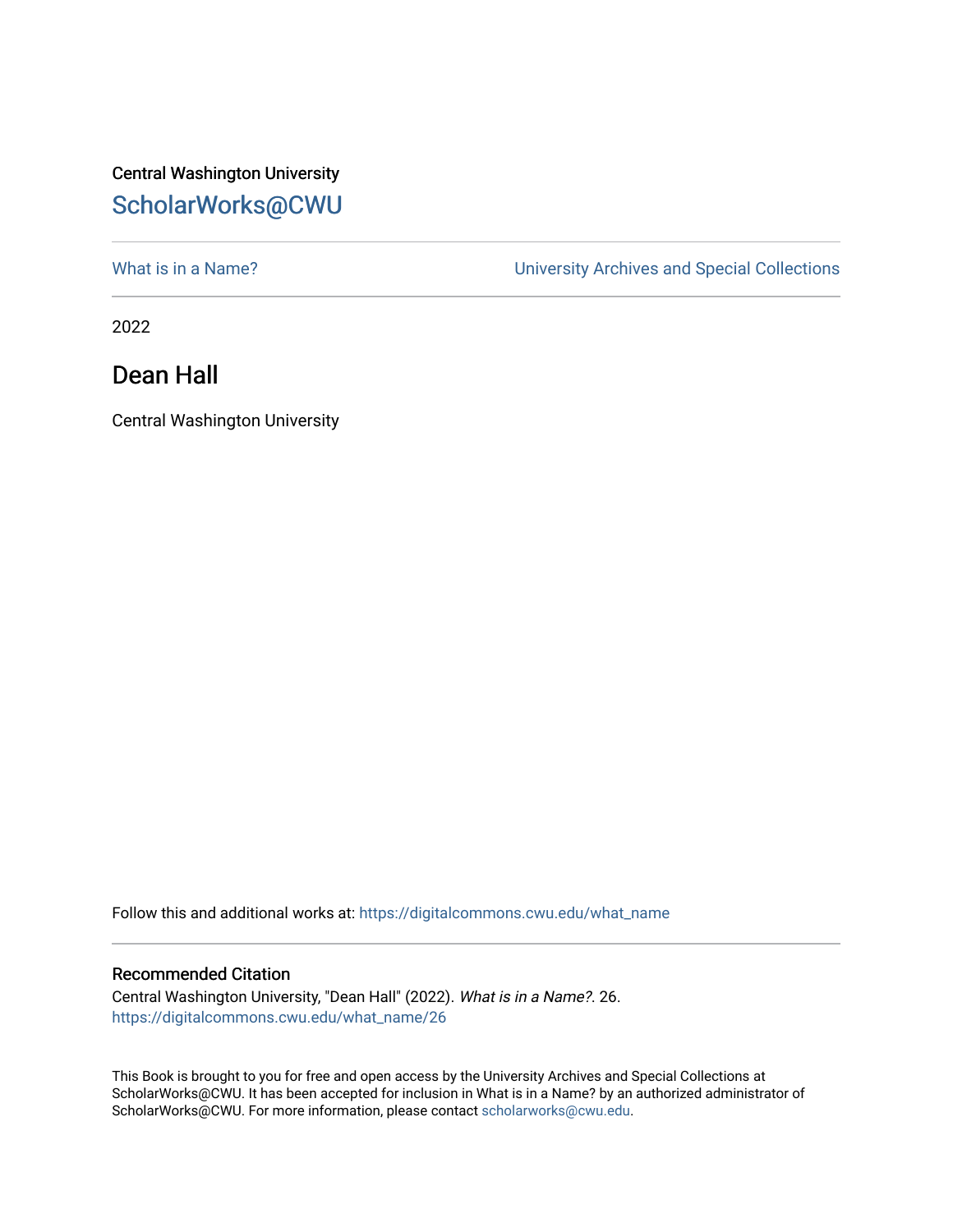### What's in a Name? Dean Hall

During her forty-year career at Central, Dorothy Dean taught just about every type of science class. Originally hired in 1928 to teach food chemistry, she soon was called to teach women's health and physical education due to staffing shortages during the Great Depression.

As the country came out of the Depression, and Central's financial situation improved, she primarily taught chemistry, with occasional forays into biological sciences (physiology and anatomy).

In addition to her teaching duties, Dean served on a number of campus committees, including, the Student-Faculty Welfare board, the Faculty Council (predecessor to the Faculty Senate), and Promotions and Tenure board.

She also was active in professional organizations, serving as president of the Washington Education Association, a member of the American Association of University Professors, a member of the American Chemical Society.

"Of special interest to me was working with others toward the development of the preprofessional program," she noted in "The First Seventy-Five Years: A History of Central Washington State College," published in 1967. "After laying the ground work for this phase of the curriculum I became an advisor for the pre-medical and pre-dental students. Many of these former students are now successful chemists, doctors, and dentists."

Dean retired in 1968, the same year the university erected the original Dean Hall, named in her honor. Four stories tall, brick and concrete Dean Hall housed the university's science programs and was envisioned to be the start of a campus science neighborhood, a cluster of buildings housing all of the science-related programs (that dream will finally be realized in 2021, with completion of the new Health Sciences Building).

In 2008, Dean was remodeled and modernized, becoming the university's first Leadership in Energy and Environmental Design (LEED) certified building. In addition to removing asbestos and cleaning heavy metals contamination at the site, the \$31.5 million upgrade brought new, energy-efficient lighting, water-conserving plumbing, and other green features.

Today, Dean Hall is home to the Department of Anthropology and Museum Studies, including the Museum of Culture and Environment, the Departments of Geography and Biology, and the offices of the dean of the College of the Sciences.

Immediately west of Dean is the Greenhouse, built in 1992, which houses dozens of plant species. The greenhouse, which has a resident giant tortoise, consists of four separate rooms with different plant environments.